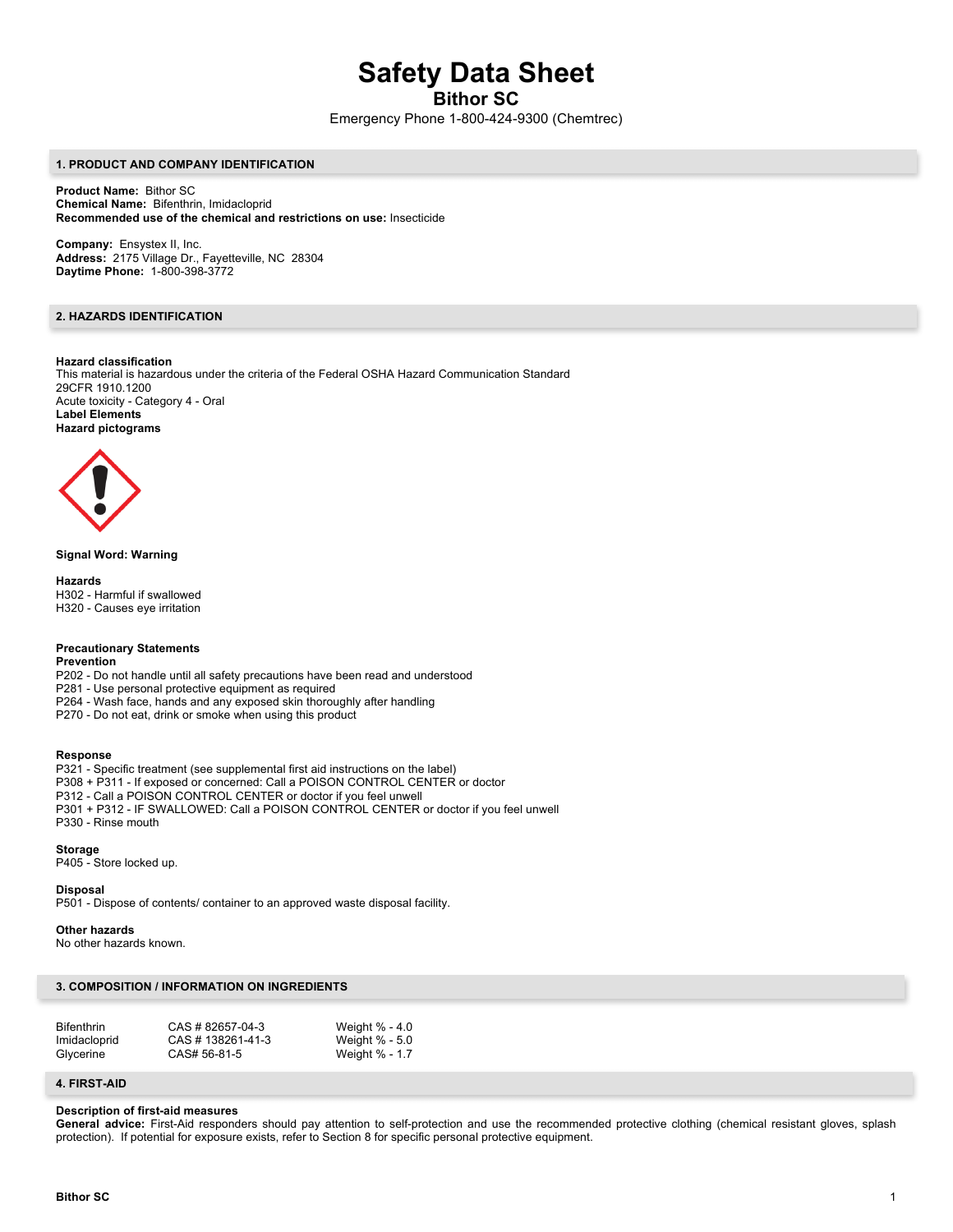**Inhalation:** Move person to fresh air. If person is not breathing, call 911 or an ambulance, then give artificial respiration, preferably by mouth-to-mouth, if possible. If the person is not breathing and has no pulse, consider cardiopulmonary resuscitation (CPR); use pocket resuscitation mask, bag valve mask etc., to avoid risk of poisoning rescuer. Call a physician or get to a poison control center immediately.

**Eye Contact:** Hold eye open and rinse slowly and gently with water for at least 15-20 minutes. Remove contact lenses, if present, after the first 5 minutes, then continue rinsing eye. Call a Poison Control Center or doctor immediately for treatment advice.

Skin Contact: Take off contaminated clothing and shoes immediately. Rinse skin immediately with plenty of water for 15-20 minutes. Call a Poison Control Center or doctor immediately for treatment advice.

**Ingestion:** Call a Poison Control Center or doctor immediately for treatment advice. Have person sip a glass of water if able to swallow. Do not induce vomiting unless told to do so by the Poison Control Center. Never give anything by mouth to an unconscious person. Do not leave victim unattended. **Most important symptoms and effects, both acute and delayed:**

**Symptoms:** To date no symptoms are known.

## **Indication of any immediate medical attention and special treatment needed**

Treat symptomatically. Treatment is symptomatic and supportive. There is no specific antidote.

## **5. FIRE-FIGHTING MEASURES**

Extinguishing Media: Foam. Carbon dioxide (CO<sup>2</sup>). Dry chemical. Soft stream or water fog only if necessary. **Advice for firefighters Explosion Data Sensitivity to Mechanical Impact Not sensitive. Sensitivity to Static Discharge Mot sensitive** 

**Special protective equipment for firefighters:** Wear positive-pressure self-contained breathing apparatus (SCBA) and protective fire fighting clothing (includes fire fighting helmet, coat, trousers, boots and gloves). If protective equipment is not available or not used, fight fire from a protected location or safe distance. Further Information: Avoid contact with spilled product or contaminated surfaces. Evacuate personnel to safe areas. Keep out of smoke. Do not allow run-off from fire fighting to enter drains or watercourses.

#### **6. ACCIDENTAL RELEASE MEASURES**

Personal Precautions: Isolate and post spill area. Wear appropriate safety clothing, respiratory protection devices and eye/face protection (see Section 8). Evacuate unprotected personnel that are nearby.

**Environmental precautions:** Keep people and animals away from and upwind of spill or leak. Prevent from entering into soil, ditches, sewers, waterways and /or groundwater. See Section 12, Ecological Information.

#### **Methods and materials for containment and cleanup:**

Small spills: knock down and dilute vapors with water fog or spray. Apply vapor suppression foams until spill can be cleaned up. Use non-sparking tools in cleanup operations. Large spills: Contact Ensystex, II Inc. for cleanup assistance. See Section 13, Disposal considerations, for additional information.

#### **7. HANDLING AND STORAGE**

**Handling:** Use good personal hygiene. Do not contaminate other pesticides, fertilizers, water, food or feed by storage or disposal. **Storage:** Keep out of reach of children. Product should be stored in compliance with local regulations. Store in a well ventilated, cool, dry area. Keep away from heat sources. Store in original container. **Incompatible products:** None known

#### **8. EXPOSURE CONTROLS/PERSONAL PROTECTION**

Applicators should refer to the product label for personal protection equipment requirements during application.

| Component                | Regulation                            | <b>Type of listing</b> | <b>Value/Notation</b>     |
|--------------------------|---------------------------------------|------------------------|---------------------------|
| Imidacloprid 138261-41-3 | Texas Effects Screening Levels        | Short Term ESL         | 50 $\mu$ g/m <sup>3</sup> |
| Imidacloprid 138261-41-3 | <b>Texas Effects Screening Levels</b> | Long Term ESL          | 5 $\mu$ g/m <sup>3</sup>  |
| Bifenthrin 82657-04-3    | Texas Effects Screening Levels        | Short Term ESL         | $25 \mu g/m3$             |
| Bifenthrin 82657-04-3    | <b>Texas Effects Screening Levels</b> | Long Term ESL          | $2.5 \mu q/m3$            |
| Glycerine 56-81-5        | ACGIH TWA                             | Time Weighted Average  | 10 mg/m <sup>3</sup>      |

These recommendations are for Manufacturing. Applicators should see the product label for proper personal protective equipment.

**Engineering measures:** Apply technical measures to comply with the occupational exposure limits.

**Exposure controls**

Provide general and/or local exhaust ventilation to control airborne levels below the exposure limits.

**Respiratory Protection:** Atmospheric levels should be maintained below the exposure guidelines. When respiratory protection is required or during emergency conditions, use a NIOSH/MSHA approved respiratory protection.

**Hand/Skin Protection:** Wear long-sleeved shirt, long pants, socks, protective gloves and shoes

**Eye/Face Protection:** Chemical proof goggles / face shield

#### **9. PHYSICAL AND CHEMICAL PROPERTIES**

Appearance/Odor: White to Beige liquid, mild odor pH: 5.72 .<br>Flash Point/Range: 93.3°C Water solubility: Dispersible in water Vapor pressure: No data available Specific Gravity: 1.01 @ 20°C Bulk Density: 8.42 lb/gal Flammability (solid, gas): No information available Flammability limit in air Upper flammability limit: No information available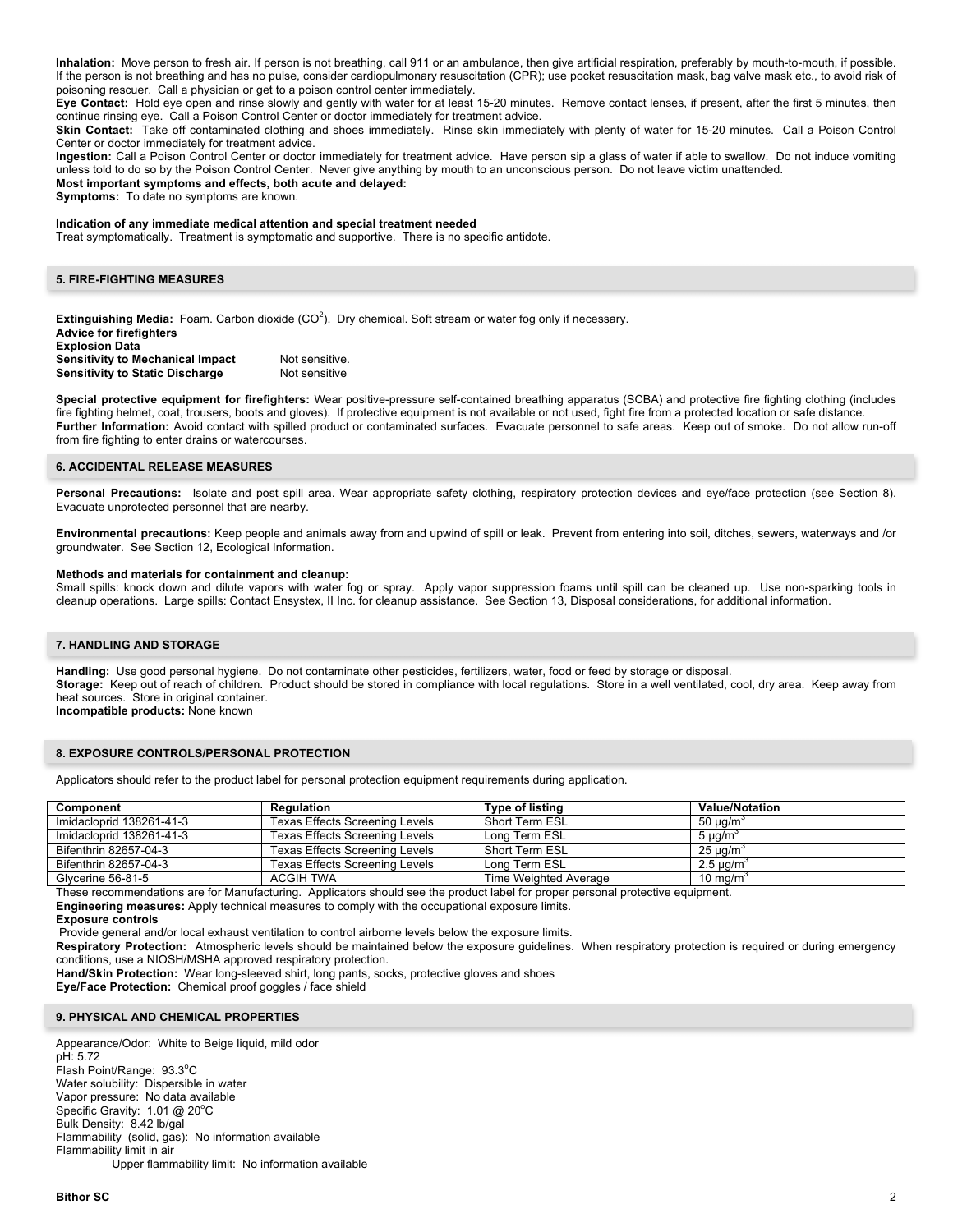Lower flammability limit: No information available Vapor pressure: No information available Vapor density: No information available Density: No information available Solubility in other solvents: No information available Partition coefficient: No information available Autoignition temperature: No information available Decomposition temperature: No information available

## **10. STABILITY AND REACTIVITY**

**Reactivity:** None under normal use conditions **Chemical Stability:** Stable under normal storage conditions. **Conditions to Avoid:** Heat, flames, sparks and direct sunlight. **Hazardous Decomposition Products:** No decomposition products expected under normal conditions of use **Additional Information:** Hazardous polymerization will not occur.

# **11. TOXICOLOGICAL INFORMATION**

**Acute Toxicity:** Inhalation LC50/Rat/ >2.03 mg/L 4 hr; Oral LD50/Rat/1,030 mg/kg; Dermal LD50/Rat/>5,000mg/kg **Irritation:** Slight skin irritation **Chronic Toxicity:** Inhalation, after repeated exposure, various species,

**Skin corrosion/irritation** Slight irritation to skin **Serious eye damage/eye irritation** Slight irritation to eye **Sensitization** Non-sensitizing

#### **Information on toxicological effects**

**Repeated dose toxicity**

Imidacloprid did not cause specific target organ toxicity in experimental animal studies. The toxic effects of bifenthrin are related to transient hyperactivity typical for pyrethroid neurotoxicity.

**Carcinogenicity:** Bifenthrin: weak treatment-related response for liver adenocarcinomas and benign bladder tumors (lesions) in male mice. Imidacloprid was not mutagenic or genotoxic based on the overall weight of evidence in a battery of in vitro and in vivo tests.

#### **No teratogenic effect**

**Reproductive toxicity effects:** Imidacloprid caused reproduction toxicity in a two-generation study in rats only at dose levels also toxic to the parent animals. The reproduction toxicity seen with imidacloprid is related to parental toxicity. Bifenthrin reproduction toxicity in a two-generation study in rats only at dose levels also toxic to the parent animals. The reproduction toxicity seen with imidacloprid is related to parental toxicity.

## **No mutagenic effects**

**Target organ effects:** Biifenthrin: Central Nervous System

Neurological effects: Bifenthrin causes clinical signs of neurotoxicity (tremors, impaired gait, excessive salivation) following acute or subchronic exposure. Tremors disappeared with continued exposure.

**Acute toxicity studies have been performed on the formulated product. The non-acute studies have only been performed using the pure technical ingredient.**

## **12. ECOTOXICOLOGICAL INFORMATION**

# **Toxicity**

**Acute toxicity to fish** Rainbow trout LC<sub>50</sub>, 96 Hour, 211 mg/l Imidacloprid Rainbow trout LC<sub>50</sub>, 96Hour, 0.1 µg/l Bifenthrin

## **Acute toxicity to aquatic invertebrates**

Water flea EC<sub>50</sub>, 48 Hour. 85 mg/l Crustacea EC<sub>50</sub>, 48 Hour, 0.11 mg/l **Acute toxicity to algae/aquatic plants** EC<sub>50</sub> 72 Hour >10 mg/l Imidacloprid EC<sub>50</sub> 72 Hour 0.822 mg/l Bifenthrin **Persistence and degradability** Bifenthrin: Moderately persistent. Does not readily hydrolyze. Not readily biodegradable. Imidacloprid: Not readily biodegradable. **Bioaccumulative potential** Bifenthrin: Has a potential for bioaccumulation\ Imidacloprid: Does not bioaccumulate. **Mobility in soil** Bifenthrin: Immobile. Not expected to reach groundwater. Imidacloprid: Moderately mobile in soils. **Environmental precautions**

Do not apply directly to water, to saturated soil, or to intertidal areas below the mean high water mark.

Do not contaminate surface or ground water by cleaning equipment or disposal of wastes, including equipment wash water.

Drift and runoff from treated areas may be hazardous to aquatic organisms in adjacent sites.

Do not apply this product or allow it to drift to blooming crops or weeds if bees are visiting the treatment area

## **13. DISPOSAL CONSIDERATIONS**

Waste disposal methods: Improper disposal of excess pesticide, spray mixture, or rinsate is prohibited. If these wastes cannot be disposed of by use according to the label instructions, contact appropriate authorities for guidance.

**Contaminated Packaging:** Containers must be disposed of in accordance with local, state and federal regulations. Refer to product label for container disposal instructions.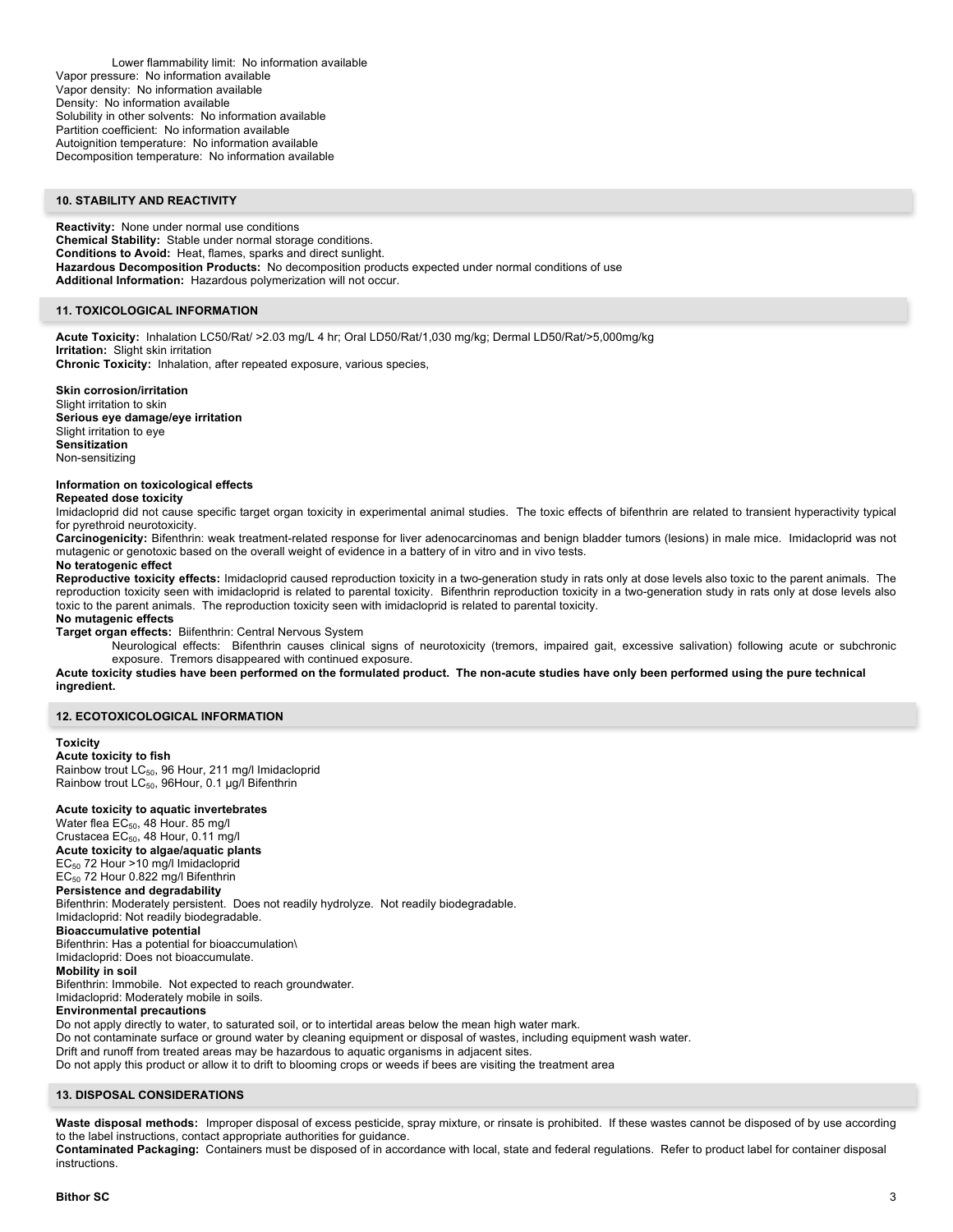## **14. TRANSPORT INFORMATION**

DOT This material is not a hazardous material as defined by U.S. Department of Transportation 49 CFR Parts 100 - 185.

TDG: Classification below is only applicable when shipped by vessel and is not applicable when shipped by road or rail only.

UN #: UN2191 Proper Shipping Name: Environmentally hazardous substance, liquid, n.o.s. Hazard Class: 9 Packing Group: III Marine Pollutant: Bifenthrin Description: UN3802, Environmentally hazardous substance, liquid, n.o.s. (Bifenthrin), 9 PG

## **Classification for SEA transport (IMO-IMDG):**

Proper Shipping Name: Environmentally hazardous substance, liquid, n.o.s. UN #: UN3082 Hazard Class: 9 Packing group: III EmS No.: F-A, S-F Marine pollutant: Bifenthrin Description: UN3082, Environmentally hazardous substance, liquid, n.o.s. (Imidacloprid, Biifenthrin solution), 9 PG III

## **Classification for AIR transport (IATA/ICAO):**

UN#: UN3082 Proper Shipping Name: Environmentally hazardous substance, liquid, n.o.s. Hazard Class: 9 Packing group: III Limited quantity: 30 kg G

## **15. REGULATORY INFORMATION**

The information herein is given in good faith, but no warranty, expressed or implied, is made. Consult Ensystex II for further information. **US Federal Regulations**

# **SARA 313**

Section 313 of Title III of the Superfund Amendments and Reauthorization Act of 1986 (SARA). This product contains a chemical or chemicals which are subject to the reporting requirements of the Act and Title 40 of the Code of Federal Regulations, Part 372:

| <b>Chemica</b><br>Name | - -<br>^<br><b>UAJ-</b> | Weiaht<br>. ດ.<br>70 | Threshold<br>Values<br>oan<br>-315 |
|------------------------|-------------------------|----------------------|------------------------------------|
| $\sim$<br>Bitenthrin   | 00057<br>∵-04<br>ניטי   | $\sim$               |                                    |

#### **Superfund Amendments and Reauthorization Act of 1986 Title III (Emergency Planning and Community Right-to-Know Act of 1986) Sections 311 and 312**

| Acute health hazard               | Yes |
|-----------------------------------|-----|
| Chronic health hazard             | Yes |
| Fire hazard                       | N٥  |
| Sudden release of pressure hazard | N٥  |
| Reactive hazard                   | N٥  |
|                                   |     |

# **Clean Water Act**

This product does not contain any substances regulated as pollutants pursuant to the Clean Water Act (40 CFR 122.21 and 40 CFR 122.42)

**CERCLA**

This material, as supplied, does not contain any substances regulated as hazardous substances under the Comprehensive Environmental Response Compensation and Liability Act (CERCLA) (40 CFR 302) or the Superfund Amendments and Reauthorization Act (SARA) (40 CFR 355). There may be specific reporting requirements of the local, regional, or state level pertaining to releases of this material.

#### **FIFRA Information**

This chemical is a pesticide product registered by the Environmental Protection Agency and is subject to certain labeling requirements under federal pesticide law. These requirements differ from the classification criteria and hazard information required for safety data sheets, and for workplace labels of non-pesticide chemicals. Following is the hazard information as required on the pesticide label:

Caution

Harmful if swallowed, inhaled or absorbed through skin.

This pesticide is extremely toxic to fish and aquatic invertebrates.

#### **US State Regulations**

# **California Proposition 65 (Safe Drinking Water and Toxic Enforcement Act of 1986)**

This product contains no listed substances known to the State of California to cause cancer, birth defects or other reproductive harm, at levels which would require a warning under the statute.

# **State Right-to-Know Regulations**

| <b>Chemical Name</b>            | <b>New Jersey</b> | <b>Massachusetts</b> | Pennsvlvania |
|---------------------------------|-------------------|----------------------|--------------|
| <b>Bifenthrin</b><br>82657-04-3 | ,,                |                      |              |
| Propylene glycol<br>57-55-6     |                   |                      | <b>11</b>    |